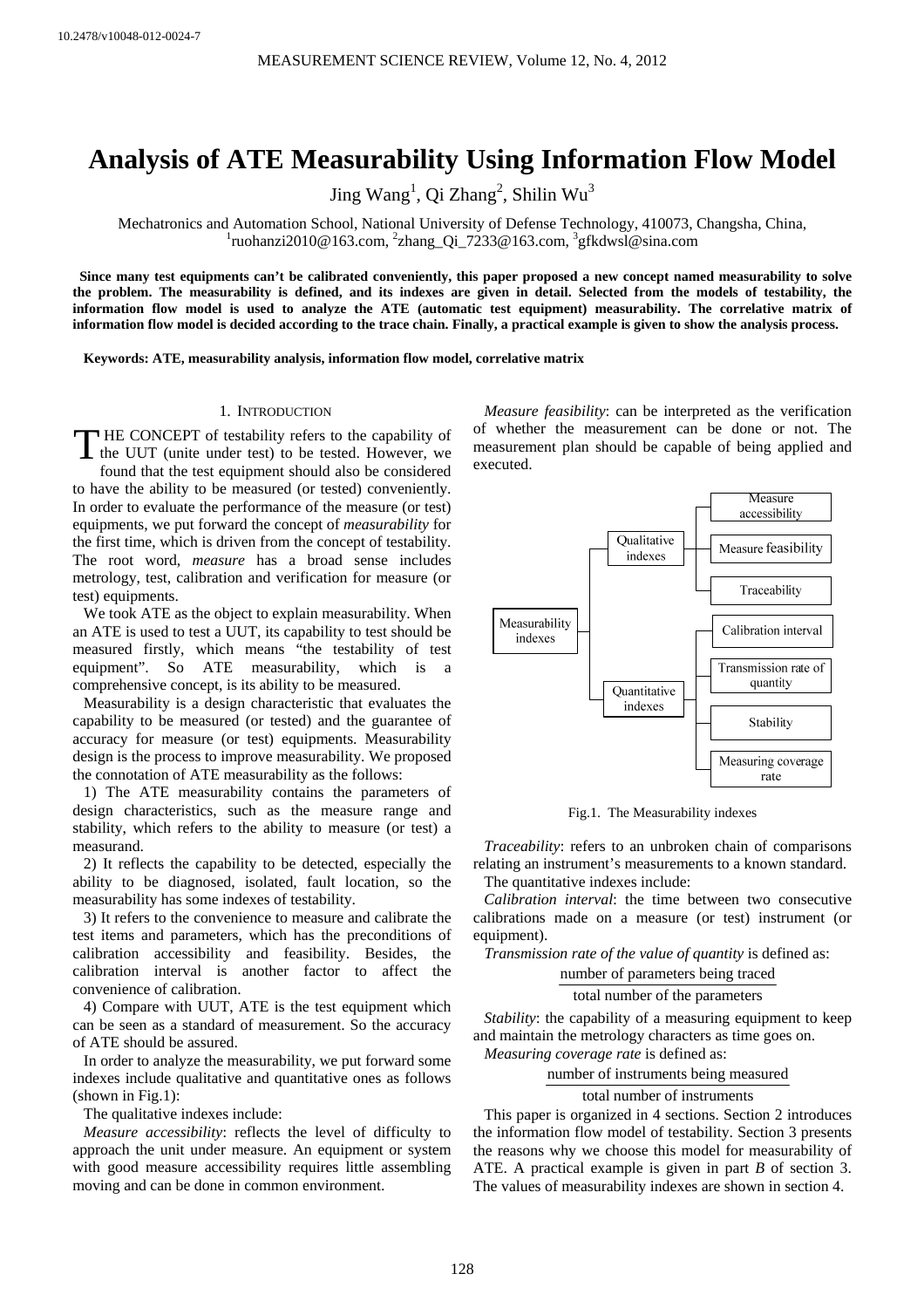#### 2. INTRODUCTION OF INFORMATION FLOW MODEL IN TESTABILITY ANALYSIS

## *A. Existing models for testability analysis*

At present, researches toward testability include system modeling, optimization of test and diagnose order, construction of fault-tree, evaluation and analysis of system testability, improvement of system testability, etc. This paper presents an approach to solve the problems about measurability with the same idea of system modeling for testability. The exiting methods of testability modeling are given as follows:

Logic model is composed of function flow graph and dependency chart [1]. The function flow graph, which is denoted by directional chart, describes the transmission paths. On the basis of dependency knowledge, logic model describes the dependency and causality relations to analyze the testability and diagnosis. Information flow model cares about the fault patterns and test items [2]. The dependency relations between faults and tests can be interpreted and correlative matrix can be used to calculate the indexes of testability. Multi-signal flow graphs model connects the faults and tests by function signals instead of relations, which is widely used in testability design and fault diagnosis of system [3-5]. Hybrid diagnostic model, which has the same idea with multi-signal flow graphs model, denotes the function models, fault patters and tests in a directional chart [6-7]. It has the advantages of both logic and information flow models. Besides the models above, researches present other models, such as graph pattern [8], structure model [9] and testability requirement model [10].

A proper model is needed when we analyze the measurability of ATE. Based on the model, the index parameters can be obtained to evaluate the measurability performance. After comprehensive consideration, we choose the information flow model which is simple and adequate to analyze the measurability of the ATE. The main reasons and more details are given in part *A* of section 3.

#### *B. Information flow model of testability*

The basic representation of the information flow model includes dependency and logical representation of the system being analyzed. An information flow model has two primitive elements: tests and fault-isolation conclusions. Tests include all the sources of information which can be used to determine the health of a system, such as abnormal phenomenon, data of BIT (built-in test), and response of the ATE input. In this paper, test is denoted by  $t_i$  ( $l = 1, 2, 3, \dots$ ). Each test is a Boolean variable with value of "1" or "0".  $t_1$ is "0" when its output is normal, and "1" on the contrary.  $f_k$  represents the set of fault-isolation conclusions. "No fault" is treated as a special fault-isolation conclusion. If the system is fault-free, the value of  $f_k$  is "1", on the contrary is "0". The input can be tested is denoted by *Int*.

Here is an example of information flow model shown in Fig.2 [14]. According to the model, the relations between test fault-isolation conclusions and tests can be described by the correlative matrix named *FT* matrix as shown in Table1.



Fig.2. A system denoted by directional chart in information flow model

In the *FT* matrix, the rows refer to which test can observe the corresponding fault-isolation conclusion. When the conclusion existed, test represented by "1" in that row is abnormal.

The columns refer to which test and fault-isolation conclusion can be observed by the corresponding test. When one element of "1" corresponding fault-isolation conclusion has occurred, the column's test result is abnormal.

Table 1. The *FT* matrix of the information flow model

|                | Int | t <sub>1</sub> | $t_2$ | $t_3$ | $t_4$             | $t_5$    | $t_6$ | $t_7$ |
|----------------|-----|----------------|-------|-------|-------------------|----------|-------|-------|
| Int            |     |                |       |       |                   |          |       |       |
|                | 0   |                |       |       |                   |          |       |       |
| ?              | 0   | 0              |       |       | $\mathbf{\Omega}$ | $\theta$ |       |       |
| Т3             | 0   | 0              | 0     |       |                   |          |       |       |
| $\overline{4}$ | 0   | 0              | 0     |       | 0                 | $\Omega$ | 0     |       |
| J5             | 0   | 0              | 0     |       | 0                 | 0        | 0     |       |
| J6.            | 0   | 0              | 0     | 0     | 0                 |          | 0     |       |
|                | 0   | 0              | 0     |       |                   |          |       |       |
| J8.            | 0   | 0              | 0     |       | 0                 | 0        | 0     |       |
| $f_9$          | 0   | 0              | 0     |       |                   |          |       |       |
| No Fault       |     | 0              | 0     |       | 0                 |          |       |       |

3. INFORMATION FLOW MODEL OF ATE MEASURABILITY

*A. Applicability of information flow in the measurability analysis of ATE* 

We found that the information flow model can be used to analyze the ATE measurability. The reasons are given as follows:

1) Relations between test and measure

Measure is a comprehensive concept includes test, calibration, metrology, verification and so on. For the ATE, the ability to be measured (or tested) can be verified by measure (here is calibration). So measure and test have some common grounds.

2) The logic relations of trace chain

The measurability of ATE means its ability to be calibrated (or measured). Calibration is a necessary process in which a standard instrument is used to insure the accuracy of ATE. There are two approaches to calibrate an ATE: One is carrying the ATE being calibrated to the reference institute or laboratory, and the other is on-station calibration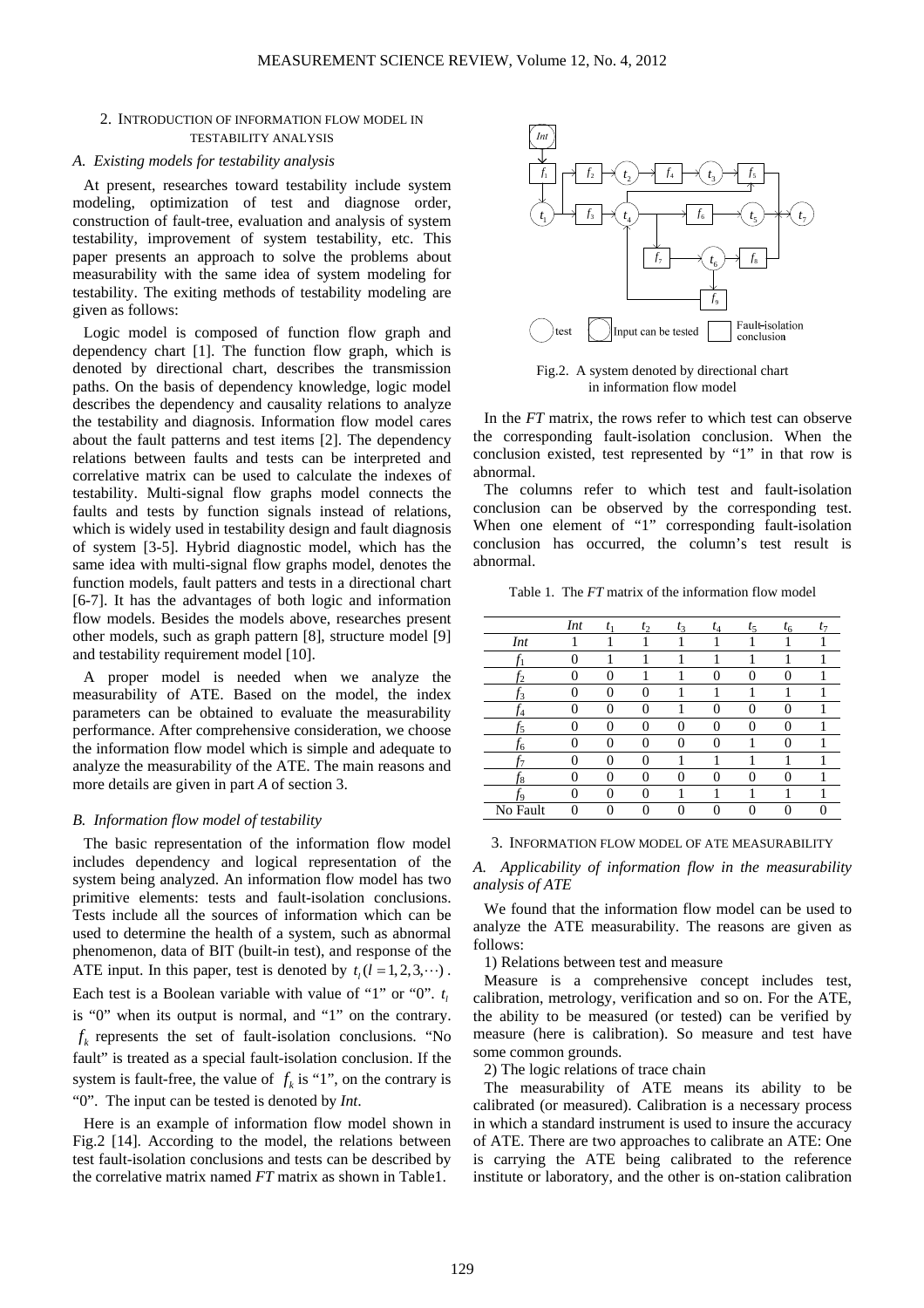which is done without moving any components of the ATE. Compare with the former approach, on-station calibration has many advantages as follows:

- a. It takes less shutdown time;
- b. The calibration process spends less time;

c. There's no need to remove and carry the components of the ATE being calibrated.

In order to take full advantage of the test resources in the ATE, the instrument with higher accuracy can be used to calibrate the instrument with lower accuracy. The unbroken trace chain is decided according to the precision of instruments. Fig.3 is an example of trace chain. Here, the DMM (digital multimeter) is used to calibrate the digital oscilloscope by which the arbitrary waveforms generator is calibrated. The accuracy of these instruments is guaranteed in this way.



Fig.3. An example of trace chain

The trace chain is a mode of information flow. The quantity information is transferred from the higher to the lower instrument. The calibration between two instruments can be seen as a test. At the same time, the elements in the trace chain have logic relations. For example, if the digital oscilloscope in Fig.3 is out of tolerance, it can't be used to calibrate the arbitrary waveforms generator. The logic information flow in the trace chain is the characteristic of correlative matrix.

3) The Boolean variable in the calibration

In the testability model, the conclusion of test has two states: normal or abnormal (fault or fault-free), which is denoted by "0" and "1" (Boolean variable) respectively. The calibration also has two states: in tolerance or out of tolerance. Here *in tolerance* can be seen as normal and *out of tolerance* represents abnormal.

### *B. A practical example of information flow model for the ATE measurability*

In this representation, we define logic values for calibration and out-of tolerance conclusions [12]. The main idea of measurability information flow model is to determine the correlative matrix according to the conjunctive relations of trace chain.

There is a practical ATE which adopts the integrated technology of VXI and GPIB mixed BUS. Its hardware is shown in Fig.4. The ATE has many instruments: a DMM, a digital oscilloscope, a multifunctional module, an arbitrary waveforms generator, a timer, switch resources and accessories. These instruments have many ranges and modes. To ensure the accuracy of the ATE, all the instruments should be calibrated in a certain period of time.

First, we design the trace chain according to the accuracy of instruments for the ATE. As shown in Fig.5, the DMM is used to calibrate the digital oscilloscope and the other instruments are generally quite similar to this approach. According to the trace chain, we make good use of the internal test sources of the ATE and only need one more external calibration standard instrument in the highest rank of the trace chain.



Fig.4. Hardware of the ATE

Two primitive elements in the information flow are the calibration and calibration out-of-tolerance conclusions. Let's consider that:

OT: The behavior of out of tolerance for an instrument being calibrated.

WT: The behavior of within-tolerance for an instrument being calibrated.

*OC* matrix: the correlative matrix of the OT conclusion and calibration.

 $OC_{ii}$ : the element in the *i*-th row and *j*-th column of the *OC* matrix.

*cj*: the calibration process between two adjacent instruments.

*oi*: the calibration conclusion of OT.

There are two conclusions of calibration: fail and pass. Pass means the instrument being calibrated is within tolerance. On the contrary, fail means the OT. The *OC* matrix is shown in Table2. Here "1" represents fail (OT) and "0" represents pass (WT). The detailed meaning of the *OC* matrix is given as follows:

The rows of the *OC* matrix refer to which calibration become abnormal when the corresponding instrument is out of tolerance. The abnormal conditions fall into two groups: one is that the calibration of the instrument is out of tolerance, and the other is lack of traceability. Take the OT of reference frequency standard  $o_7$  for example. When  $o_7$  is out of tolerance, the calibration  $c<sub>6</sub>$  which represents the calibration result between the external calibration standard instrument and the reference frequency standard is out of tolerance, and that is the first type of abnormality. At the same time, the calibration of  $c_7$  is lack of traceability because of the poor accuracy for the reference frequency standard, and that is the other type of abnormal conditions. These logical relationships are: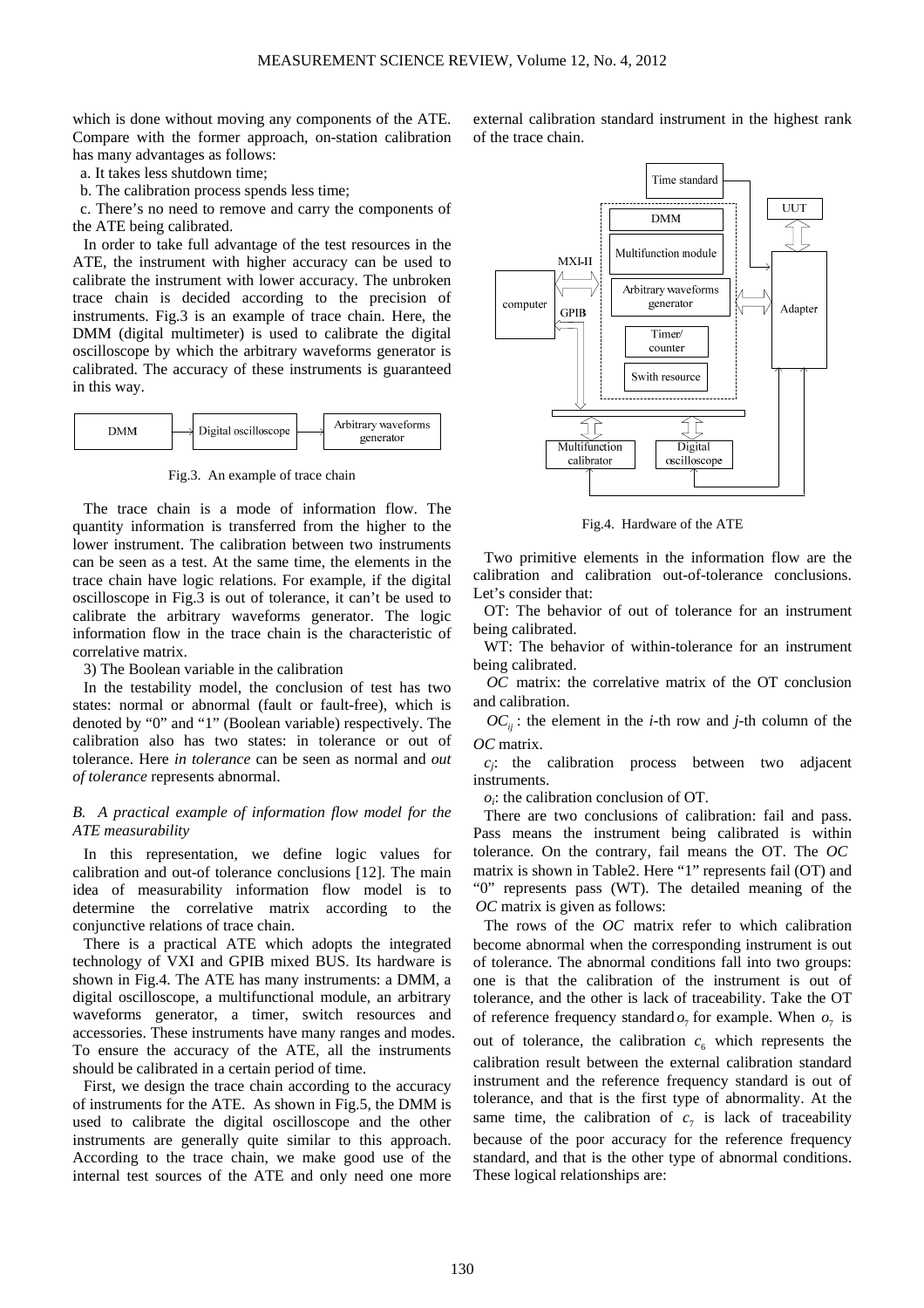$$
o_i \Rightarrow_{\hat{j}} c_j \quad \text{(if } OC_{ij} = 1 \text{)} \tag{1}
$$

where  $\wedge$  is the logic AND.



Fig.5. Information flow directional chart of the ATE trace chain

Table 2. Correlative matrix of calibration and OT conclusion

|                | c <sub>1</sub> | c <sub>2</sub> | $c_3$          | $c_4$ | $c_5$ | c <sub>6</sub>   | $c_7$          | $c_8$    |
|----------------|----------------|----------------|----------------|-------|-------|------------------|----------------|----------|
| O <sub>1</sub> | 1              | 1              | 1              | 1     | 1     | 1                | 1              | 1        |
| O <sub>2</sub> | 1              | 1              | 1              | 1     | 1     | $\overline{0}$   | $\theta$       | 1        |
| $O_3$          | 0              | 1              | 1              | 0     | 0     | $\boldsymbol{0}$ | $\overline{0}$ | $_{0}$   |
| $O_4$          | 0              | 0              | 1              | 0     | 0     | $\boldsymbol{0}$ | $\overline{0}$ | 0        |
| O <sub>5</sub> | 0              | 0              | 0              | 1     | 1     | $\boldsymbol{0}$ | $\overline{0}$ | 1        |
| O <sub>6</sub> | 0              | $\overline{0}$ | $\overline{0}$ | 0     | 1     | $\overline{0}$   | $\overline{0}$ | 1        |
| O <sub>7</sub> | 0              | 0              | 0              | 0     | 0     | 1                | 1              | 0        |
| $O_8$          | 0              | 0              | 0              | 0     | 0     | 0                | 1              | $\theta$ |
| O <sub>9</sub> | 0              | 0              | 0              | 0     | 0     | $\boldsymbol{0}$ | 0              | 1        |

The columns of *OC* matrix explain that the corresponding calibration can verify which instrument is out of tolerance. When one element of "1" corresponding calibration result of OT occurred, the column's calibration will be abnormal. These logical relations can be shown as:

$$
\neg c_j \Rightarrow \left(\underset{i}{\wedge} \neg o_i\right) \quad (\text{if } OC_{ij} = 1)
$$
 (2)

where  $\neg$  is the logic NOT.

#### 4. RESULTS ANALYSIS OF MEASURABILITY MODEL

Having established the *OC* matrix, we can calculate some typical measurability indexes of the ATE given as follows:

Undetected OT set: the OT which can not be observed by any of the available calibrations. In fact, the undetected OT is lack of traceability and is defined as:

$$
UO = \{o_i \mid O_i = 0, \forall i\}
$$
 (3)

where  $O_i$  means the vector of the *i*-th row. We can see from Table2 that there is not any of undetected OT sets.

Contribution Rate of Measurability (CRM): the weighting of the measurability indexes. For the OT conclusion of  $o_i$ , the CRM can be obtained by:

$$
\frac{\sum_{j} OC_{ij}}{\sum_{ij} OC_{ij}} \times 100\%
$$
\n(4)

The CRMs of all the instruments in the ATE are shown in Table3. The higher the CRM, the more attention should be given when we analyze the measurability of the ATE. We can see that the CRM of external calibration standard instrument is the highest which comes out to 30.8%. It means that this instrument is the most important effect factor for the ATE measurability. Ensuring the accuracy of the external calibration standard instrument is the premise of ATE calibration. In addition, the CRM of the multifunction calibrator is high because more instruments are traced to it. The CRM can be used to analyze the key instrument, determine calibration interval and study the stability of ATE.

Table 3. Contribution rates of measurability

| Instruments                   | $CRM \sim 1$ |
|-------------------------------|--------------|
| Superior standard instrument  | 30.8         |
| Multifunction calibrator      | 23.1         |
| Multifunction module          | 7.7          |
| Matrix switch                 | 3.8          |
| <b>DMM</b>                    | 11.5         |
| Digital oscilloscope          | 7.7          |
| Reference frequency standard  | 7.7          |
| Timer                         | 3.8          |
| Arbitrary waveforms generator | 3.8          |
|                               |              |

Calibration Interval: There are two traditional methods to determine the calibration interval of ATE: one is taking the highest instrument of the trace chain as the standard of the ATE calibration interval; the other is to take the shortest calibration interval of all the instruments. Both of them have some disadvantages: the former approach is one-sided and the latter wastes time and resources. We suggest a more reasonable method. Firstly, we determine the calibration interval of each instrument in the ATE, and then take the CRM as the weighting to get the weighted average of calibration interval. The final result is the uniform calibration interval of ATE system. In order to guarantee the accuracy, we can use the internal instrument to calibrate others between the periods of calibrations.

Redundant Calibration: a form of excess calibration. A calibration is considered excess when some combination of other calibrations provides the same information it does. Compare each column of the *OC* matrix, if  $C_i = C_i (i \neq j)$ ,